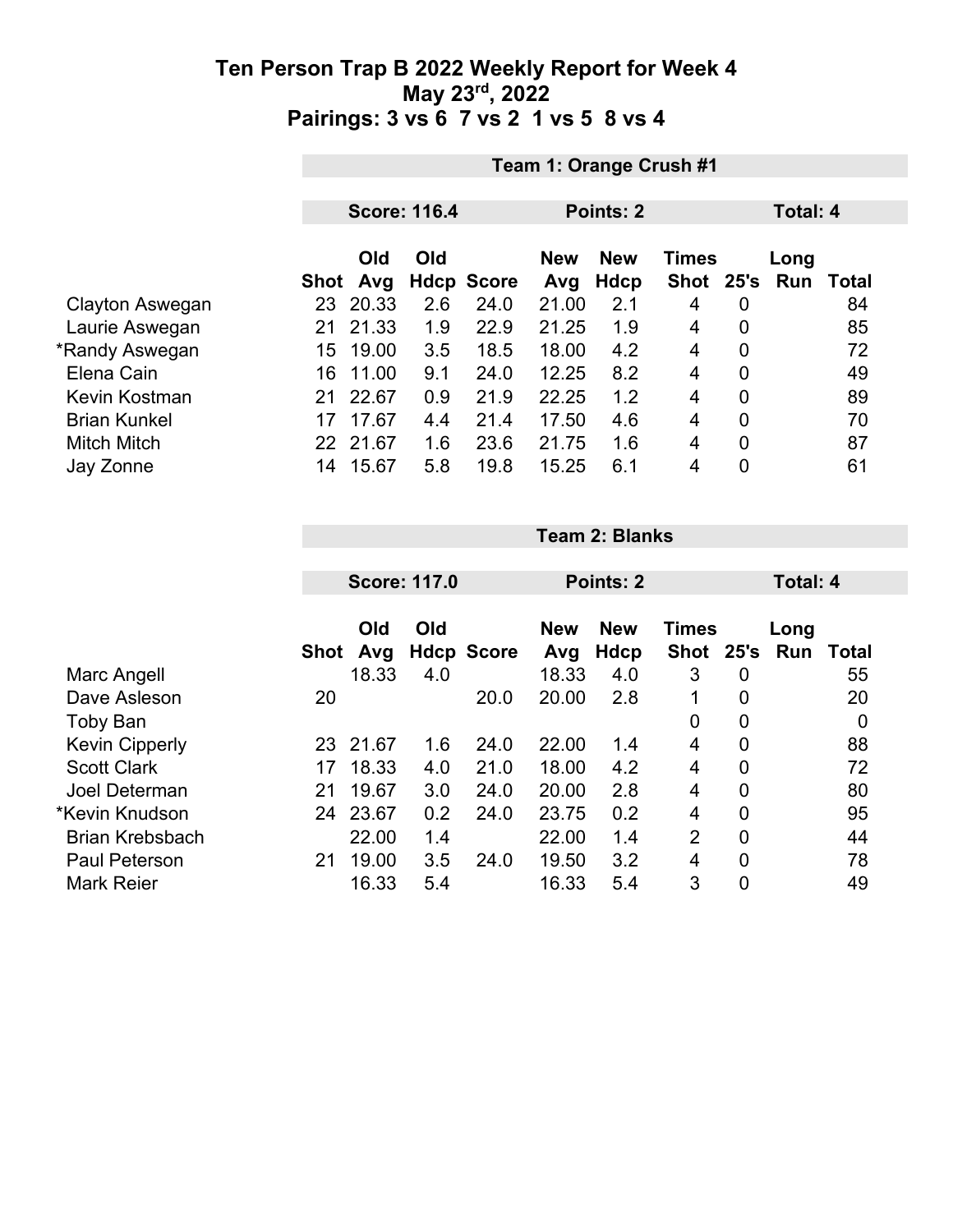|                        |      | <b>Team 3: Dead Petting Zoo</b> |     |                   |                   |                    |                           |                |             |              |  |
|------------------------|------|---------------------------------|-----|-------------------|-------------------|--------------------|---------------------------|----------------|-------------|--------------|--|
|                        |      |                                 |     |                   |                   |                    |                           |                |             |              |  |
|                        |      | <b>Score: 104.9</b>             |     |                   | Points: 2         |                    |                           |                | Total: 0    |              |  |
|                        | Shot | Old<br>Avg                      | Old | <b>Hdcp Score</b> | <b>New</b><br>Avg | <b>New</b><br>Hdcp | <b>Times</b><br>Shot 25's |                | Long<br>Run | <b>Total</b> |  |
| <b>Justin Blonde</b>   | 18   | 21.33                           | 1.9 | 19.9              | 20.50             | 2.5                | 4                         | $\mathbf 0$    |             | 82           |  |
| <b>Brad Copeland</b>   | 16   | 19.33                           | 3.3 | 19.3              | 18.50             | 3.9                | 4                         | $\overline{0}$ |             | 74           |  |
| <b>Arlo Evans</b>      | 18   | 21.67                           | 1.6 | 19.6              | 20.75             | 2.3                | 4                         | $\mathbf 0$    |             | 83           |  |
| <b>Tim Phillips</b>    | 19   | 20.00                           | 2.8 | 21.8              | 19.75             | 3.0                | 4                         | 0              |             | 79           |  |
| <b>Cayman Salitros</b> |      | 18.67                           | 3.7 |                   | 18.67             | 3.7                | 3                         | $\overline{0}$ |             | 56           |  |
| Aj Schlee              | 15   | 18.33                           | 4.0 | 19.0              | 17.50             | 4.6                | 4                         | 0              |             | 70           |  |
| *Nick Schlee           | 19   | 21.33                           | 1.9 | 20.9              | 20.75             | 2.3                | 4                         | $\mathbf 0$    |             | 83           |  |
| Dave Shwartz           | 9    | 19.00                           | 3.5 | 12.5              | 16.50             | 5.3                | 4                         | $\overline{0}$ |             | 66           |  |
| <b>Chris Solitros</b>  |      | 22.67                           | 0.9 |                   | 22.67             | 0.9                | 3                         | $\overline{0}$ |             | 68           |  |
| Randy Windsperger      |      | 22 23.00                        | 0.7 | 22.7              | 22.75             | 0.9                | 4                         | $\mathbf 0$    |             | 91           |  |

|                        |      | <b>Score: 119.7</b> |     |                   |            | <b>Points: 2</b> |              |                | Total: 8 |       |
|------------------------|------|---------------------|-----|-------------------|------------|------------------|--------------|----------------|----------|-------|
|                        |      |                     |     |                   |            |                  |              |                |          |       |
|                        |      | Old                 | Old |                   | <b>New</b> | <b>New</b>       | <b>Times</b> |                | Long     |       |
|                        | Shot | Avg                 |     | <b>Hdcp Score</b> | Avg        | Hdcp             | <b>Shot</b>  | 25's           | Run      | Total |
| <b>Bill Bill</b>       | 24   | 20.67               | 2.3 | 24.0              | 21.50      | 1.8              | 4            | 0              |          | 86    |
| Ray Dalpiaz            | 19   | 18.00               | 4.2 | 23.2              | 18.25      | 4.0              | 4            | $\mathbf 0$    |          | 73    |
| Darrin Darrin          | 23   | 21.67               | 1.6 | 24.0              | 22.00      | 1.4              | 4            | 0              |          | 88    |
| <b>Dominic Dominic</b> | 23   | 23.00               | 0.7 | 23.7              | 23.00      | 0.7              | 4            | 1              |          | 92    |
| Randee Hom             | 23   | 19.67               | 3.0 | 24.0              | 20.50      | 2.5              | 4            | $\overline{0}$ |          | 82    |
| Ryan Kuduk             | 24   | 23.00               | 0.7 | 24.0              | 23.25      | 0.5              | 4            | 0              |          | 93    |
| <b>Nicholas Parker</b> | 22   | 23.33               | 0.5 | 22.5              | 23.00      | 0.7              | 4            | 1              |          | 92    |
| <b>Garrett Smith</b>   | 13   | 22.33               | 1.2 | 14.2              | 20.00      | 2.8              | 4            | $\overline{0}$ |          | 80    |
| *Tim Smith             | 23   | 23.67               | 0.2 | 23.2              | 23.50      | 0.4              | 4            | 1              |          | 94    |
| <b>Tracee Swanson</b>  | 14   | 20.67               | 2.3 | 16.3              | 19.00      | 3.5              | 4            | 0              |          | 76    |

**Team 4: Tequila Gunrise**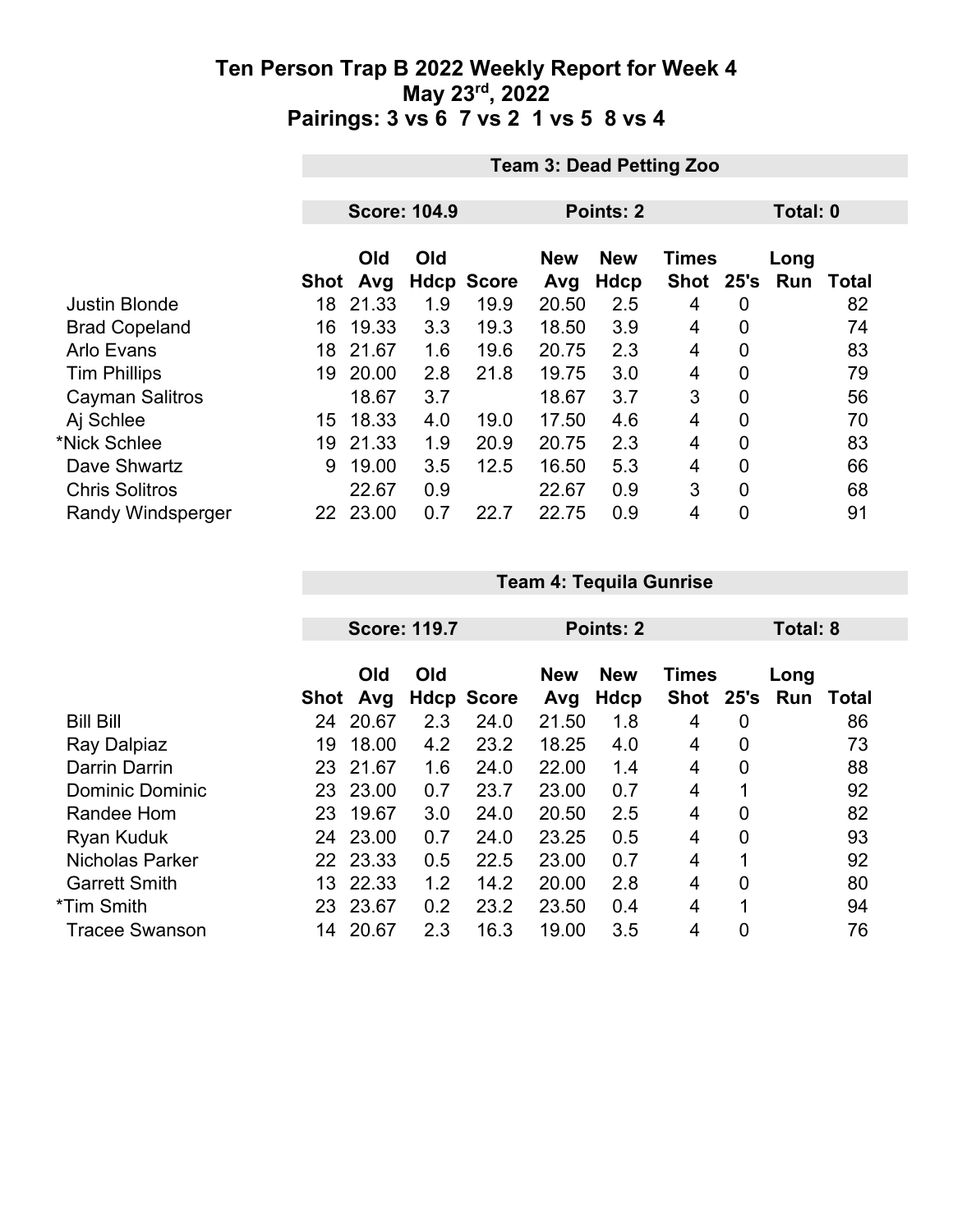|                         | <b>Team 5: Mud Ducks</b> |                      |     |                           |              |                    |              |                |                 |             |  |
|-------------------------|--------------------------|----------------------|-----|---------------------------|--------------|--------------------|--------------|----------------|-----------------|-------------|--|
|                         | <b>Score: 114.4</b>      |                      |     |                           | Points: 0    |                    |              |                | <b>Total: 4</b> |             |  |
|                         |                          | <b>Old</b>           | Old |                           | <b>New</b>   | <b>New</b>         | <b>Times</b> |                | Long            |             |  |
| *Mark Benson            |                          | Shot Avg<br>24 23.67 | 0.2 | <b>Hdcp Score</b><br>24.0 | Avg<br>23.75 | <b>Hdcp</b><br>0.2 | 4            | 2              | Shot 25's Run   | Total<br>95 |  |
| Stephanie Benson        |                          | 20 21.67             | 1.6 | 21.6                      | 21.25        | 1.9                | 4            | 0              |                 | 85          |  |
| Darrell Hanson          |                          | 23 22.00             | 1.4 | 24.0                      | 22.25        | 1.2                | 4            | 0              |                 | 89          |  |
| Don Oswald              | 24                       | 21.33                | 1.9 | 24.0                      | 22.00        | 1.4                | 4            | $\overline{0}$ |                 | 88          |  |
| <b>Raymond Schwartz</b> | 18                       | 20.67                | 2.3 | 20.3                      | 20.00        | 2.8                | 4            | 0              |                 | 80          |  |
| <b>Walt Stolarzyk</b>   | 18                       | 20.00                | 2.8 | 20.8                      | 19.50        | 3.2                | 4            | 0              |                 | 78          |  |

|                      |             | <b>Team 6: Marsh Rats</b> |     |                   |                  |                            |                |                  |      |       |  |
|----------------------|-------------|---------------------------|-----|-------------------|------------------|----------------------------|----------------|------------------|------|-------|--|
|                      |             |                           |     |                   |                  |                            |                |                  |      |       |  |
|                      |             | <b>Score: 117.9</b>       |     |                   | <b>Points: 2</b> | Total: 6                   |                |                  |      |       |  |
|                      |             | Old<br>Old                |     |                   | <b>New</b>       | <b>New</b><br><b>Times</b> |                |                  | Long |       |  |
|                      | <b>Shot</b> | Avg                       |     | <b>Hdcp Score</b> | Avg              | Hdcp                       | <b>Shot</b>    | 25's             | Run  | Total |  |
| Adrian Adrian        |             | 19.00                     | 3.5 |                   | 19.00            | 3.5                        | 3              | 0                |      | 57    |  |
| <b>Ashton Ashton</b> | 21          | 21.33                     | 1.9 | 22.9              | 21.25            | 1.9                        | 4              | $\boldsymbol{0}$ |      | 85    |  |
| <b>Clint Clint</b>   |             | 17.00                     | 4.9 |                   | 17.00            | 4.9                        | $\overline{2}$ | $\overline{0}$   |      | 34    |  |
| Dale Dale            | 20          | 17.67                     | 4.4 | 24.0              | 18.25            | 4.0                        | 4              | $\mathbf 0$      |      | 73    |  |
| <b>Steve March</b>   | 22          | 20.50                     | 2.5 | 24.0              | 21.00            | 2.1                        | 3              | $\overline{0}$   |      | 63    |  |
| *Pete Marsh          | 21          | 21.67                     | 1.6 | 22.6              | 21.50            | 1.8                        | 4              | $\boldsymbol{0}$ |      | 86    |  |
| Mesach Mesach        |             | 15.00                     | 6.3 |                   | 15.00            | 6.3                        | 3              | $\overline{0}$   |      | 45    |  |
| <b>Nick Nick</b>     | 23          | 24.33                     | 0.0 | 23.0              | 24.00            | 0.0                        | 4              | 1                |      | 96    |  |
| <b>Sherry Sherry</b> | 23          | 10.67                     | 9.3 | 24.0              | 13.75            | 7.2                        | 4              | 0                |      | 55    |  |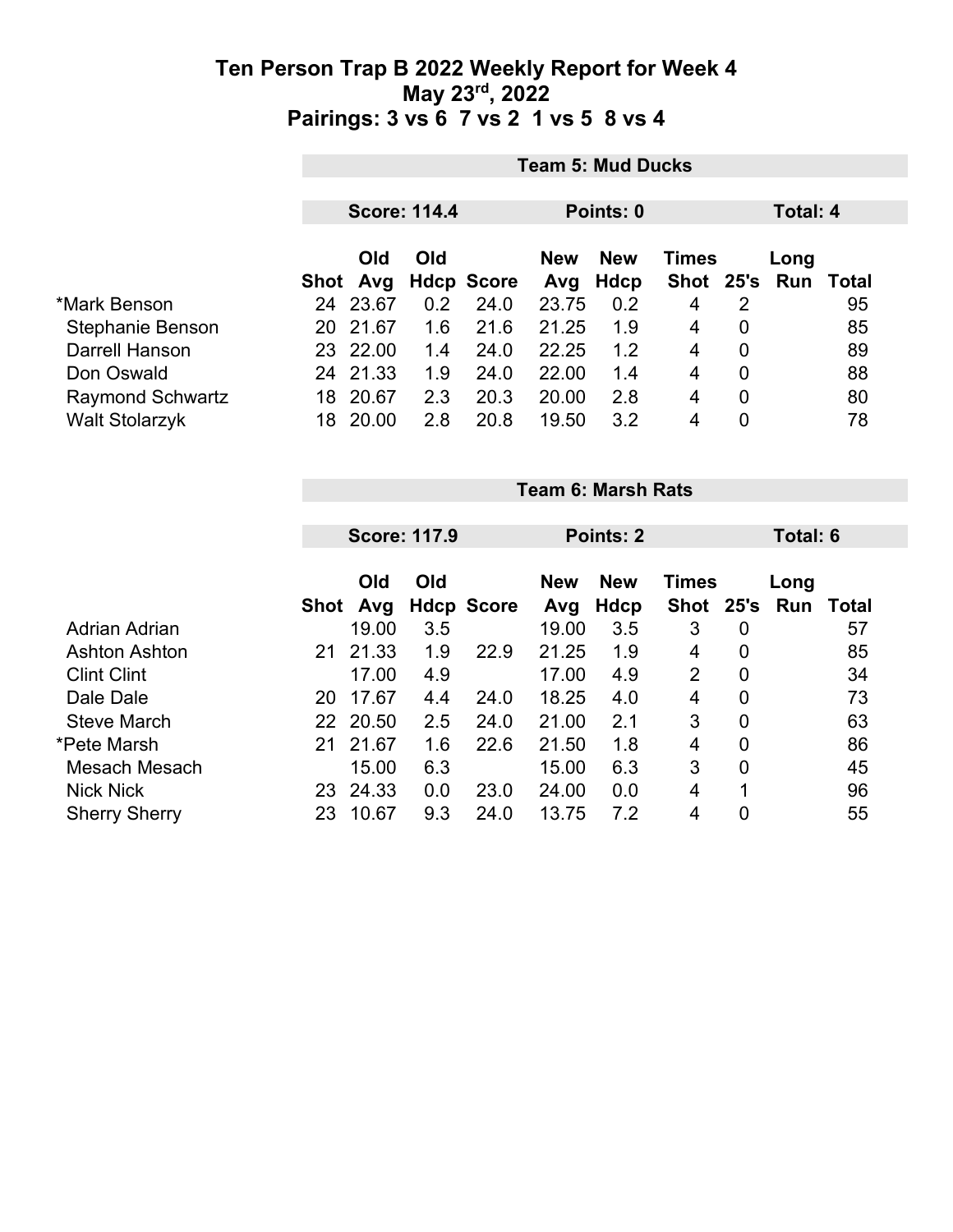|                      |          | <b>Team 7: TSI Plastics</b> |                     |                   |                   |                           |                                |                |                 |            |  |
|----------------------|----------|-----------------------------|---------------------|-------------------|-------------------|---------------------------|--------------------------------|----------------|-----------------|------------|--|
|                      |          |                             | <b>Score: 104.2</b> |                   |                   | Points: 0                 |                                |                | <b>Total: 2</b> |            |  |
|                      | Shot Avg | Old                         | Old                 | <b>Hdcp Score</b> | <b>New</b><br>Avg | <b>New</b><br><b>Hdcp</b> | <b>Times</b><br>Shot 25's      |                | Long<br>Run     | Total      |  |
| <b>Justin Burk</b>   | 16       | 19.00                       | 3.5                 | 19.5              | 18.25             | 4.0                       | 4                              | $\overline{0}$ |                 | 73         |  |
| <b>Nick Gervais</b>  |          | 19.67                       | 3.0                 |                   | 19.67             | 3.0                       | 3                              | $\mathbf 0$    |                 | 59         |  |
| Franco Klaseman      | 16       | 23.00                       | 0.7                 | 16.7              | 21.25             | 1.9                       | 4                              | $\overline{0}$ |                 | 85         |  |
| <b>Gary McCready</b> | 17       | 19.67                       | 3.0                 | 20.0              | 19.00             | 3.5                       | 4                              | $\mathbf 0$    |                 | 76         |  |
| *Pat McCready        |          | 20 15.33                    | 6.1                 | 24.0              | 16.50             | 5.3                       | 4                              | $\mathbf 0$    |                 | 66         |  |
| <b>Ryan McCready</b> |          | 24 24.33                    | 0.0                 | 24.0              | 24.25             | 0.0                       | 4                              | $\overline{2}$ |                 | 97         |  |
|                      |          |                             |                     |                   |                   | Team 8: League average    |                                |                |                 |            |  |
|                      |          |                             | <b>Score: 113.5</b> |                   |                   | Points: 0                 |                                |                | <b>Total: 4</b> |            |  |
|                      | Shot     | Old<br>Avg                  | Old                 | <b>Hdcp Score</b> | <b>New</b><br>Avg | <b>New</b><br>Hdcp        | <b>Times</b><br>Shot 25's<br>0 | 0              | Long<br>Run     | Total<br>0 |  |

Super Shooters: None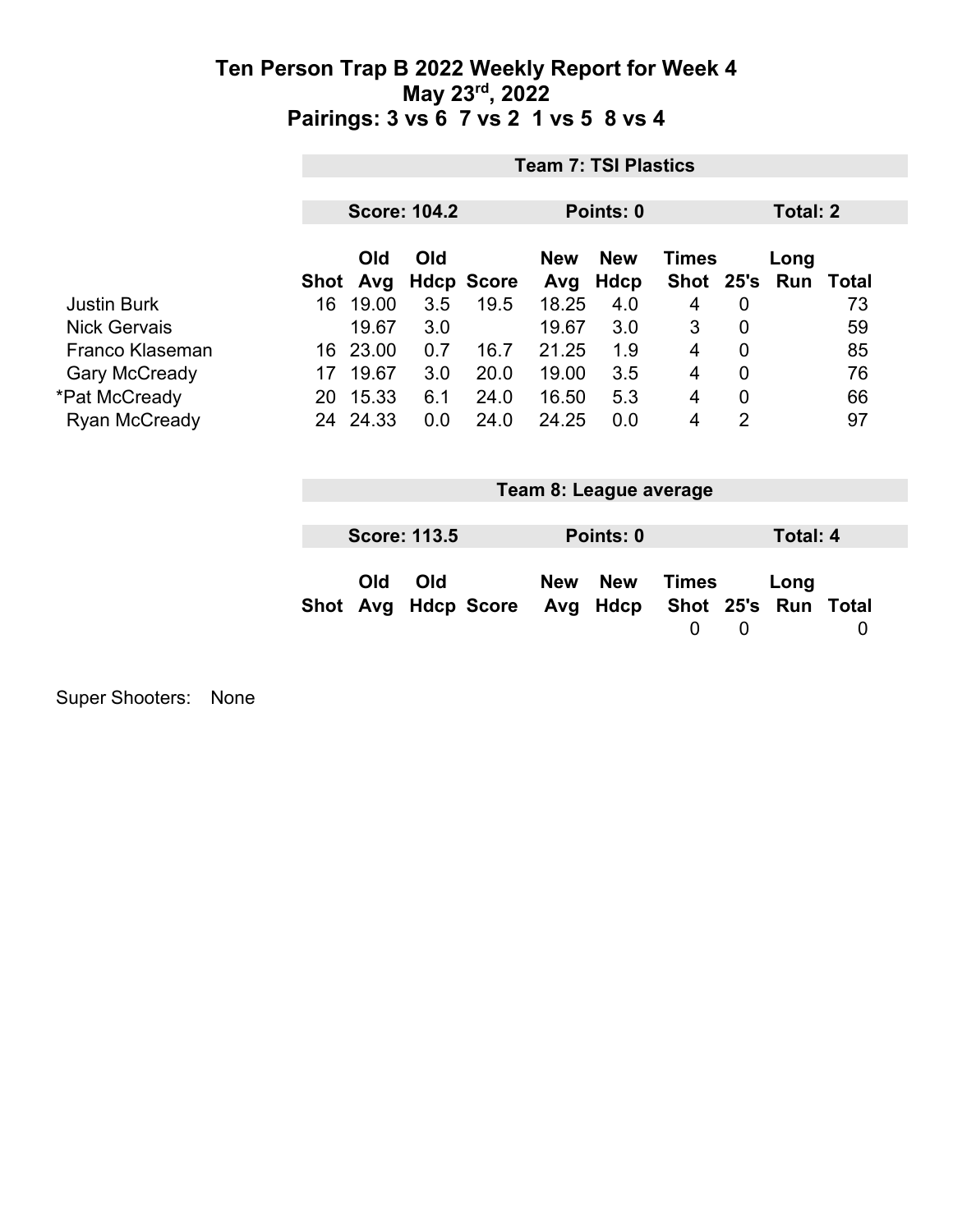## **Ten Person Trap B 22 Team Standings through week 4**

| Team 4 | <b>Tequila Gunrise</b>  | 8.0 |
|--------|-------------------------|-----|
| Team 6 | <b>Marsh Rats</b>       | 6.0 |
| Team 8 | League average          | 4.0 |
| Team 5 | <b>Mud Ducks</b>        | 4.0 |
| Team 2 | <b>Blanks</b>           | 4.0 |
| Team 1 | <b>Orange Crush #1</b>  | 4.0 |
| Team 7 | <b>TSI Plastics</b>     | 2.0 |
| Team 3 | <b>Dead Petting Zoo</b> | 0.0 |
|        |                         |     |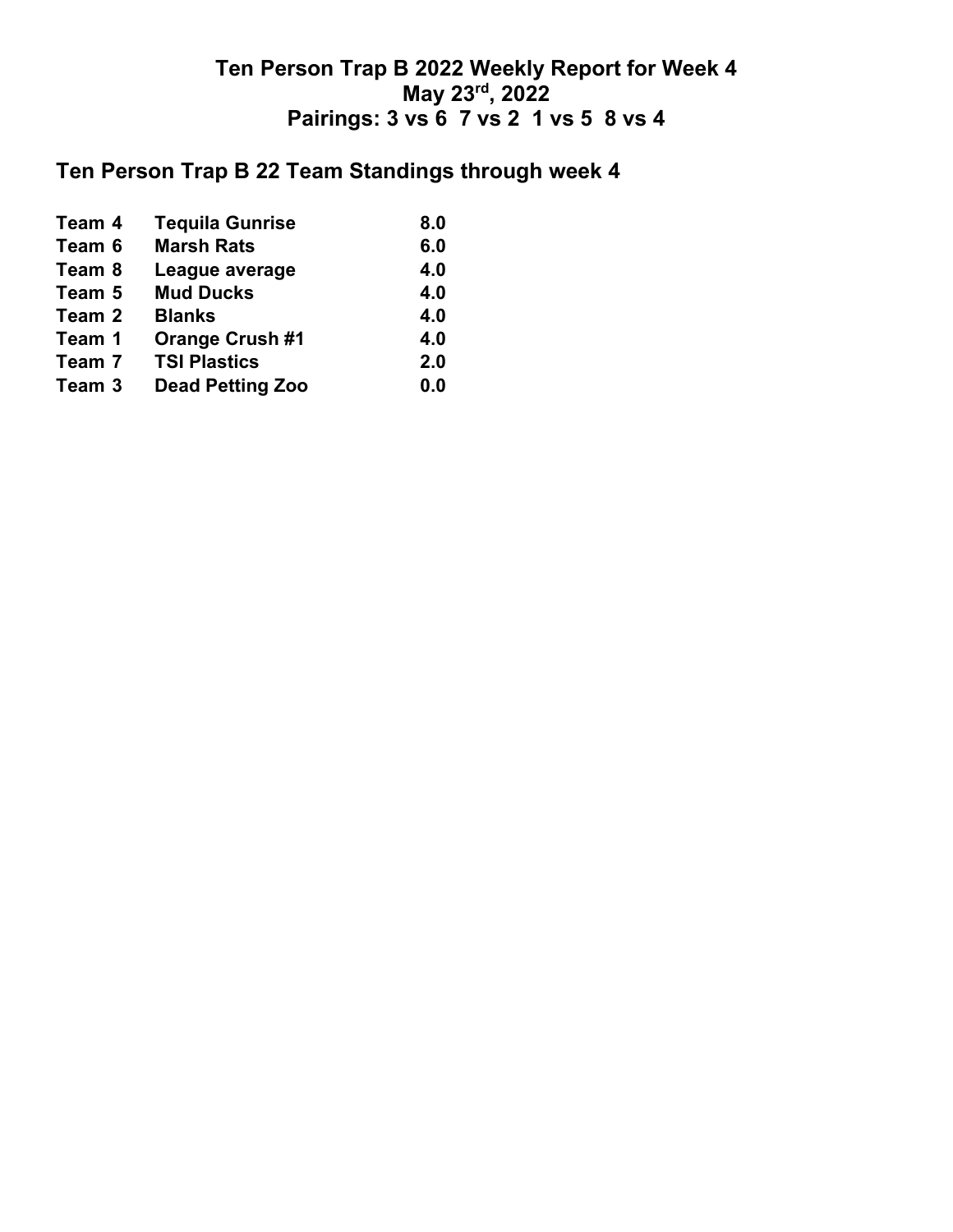# **Ten Person Trap B 2022 Total Target Leaders Through Week 4**

| Shooter                 | Total | Avg   |   | Rounds Straights Team |                        |
|-------------------------|-------|-------|---|-----------------------|------------------------|
| <b>Ryan McCready</b>    | 97    | 24.25 | 4 | 2                     | <b>TSI Plastics</b>    |
| <b>Nick Nick</b>        | 96    | 24.00 | 4 | 1                     | <b>Marsh Rats</b>      |
| <b>Kevin Knudson</b>    | 95    | 23.75 | 4 | 0                     | <b>Blanks</b>          |
| <b>Mark Benson</b>      | 95    | 23.75 | 4 | $\overline{2}$        | <b>Mud Ducks</b>       |
| <b>Tim Smith</b>        | 94    | 23.50 | 4 | 1                     | <b>Tequila Gunrise</b> |
| <b>Ryan Kuduk</b>       | 93    | 23.25 | 4 | 0                     | <b>Tequila Gunrise</b> |
| <b>Dominic Dominic</b>  | 92    | 23.00 | 4 | 1                     | <b>Tequila Gunrise</b> |
| <b>Nicholas Parker</b>  | 92    | 23.00 | 4 | 1                     | <b>Tequila Gunrise</b> |
| Randy Windsperger       | 91    | 22.75 | 4 | 0                     | Dead Petting Zoo       |
| <b>Kevin Kostman</b>    | 89    | 22.25 | 4 | 0                     | Orange Crush #1        |
| <b>Darrell Hanson</b>   | 89    | 22.25 | 4 | 0                     | <b>Mud Ducks</b>       |
| Don Oswald              | 88    | 22.00 | 4 | 0                     | <b>Mud Ducks</b>       |
| <b>Kevin Cipperly</b>   | 88    | 22.00 | 4 | 0                     | <b>Blanks</b>          |
| <b>Darrin Darrin</b>    | 88    | 22.00 | 4 | 0                     | <b>Tequila Gunrise</b> |
| <b>Mitch Mitch</b>      | 87    | 21.75 | 4 | 0                     | Orange Crush #1        |
| <b>Bill Bill</b>        | 86    | 21.50 | 4 | 0                     | <b>Tequila Gunrise</b> |
| Pete Marsh              | 86    | 21.50 | 4 | 0                     | <b>Marsh Rats</b>      |
| <b>Ashton Ashton</b>    | 85    | 21.25 | 4 | 0                     | <b>Marsh Rats</b>      |
| <b>Stephanie Benson</b> | 85    | 21.25 | 4 | 0                     | <b>Mud Ducks</b>       |
| <b>Franco Klaseman</b>  | 85    | 21.25 | 4 | 0                     | <b>TSI Plastics</b>    |
| Laurie Aswegan          | 85    | 21.25 | 4 | 0                     | Orange Crush #1        |
| <b>Clayton Aswegan</b>  | 84    | 21.00 | 4 | 0                     | Orange Crush #1        |
| <b>Nick Schlee</b>      | 83    | 20.75 | 4 | 0                     | Dead Petting Zoo       |
| <b>Arlo Evans</b>       | 83    | 20.75 | 4 | 0                     | Dead Petting Zoo       |
| Randee Hom              | 82    | 20.50 | 4 | 0                     | <b>Tequila Gunrise</b> |
| <b>Justin Blonde</b>    | 82    | 20.50 | 4 | 0                     | Dead Petting Zoo       |
| <b>Joel Determan</b>    | 80    | 20.00 | 4 | 0                     | <b>Blanks</b>          |
| <b>Garrett Smith</b>    | 80    | 20.00 | 4 | 0                     | <b>Tequila Gunrise</b> |
| <b>Raymond Schwartz</b> | 80    | 20.00 | 4 | 0                     | <b>Mud Ducks</b>       |
| <b>Tim Phillips</b>     | 79    | 19.75 | 4 | 0                     | Dead Petting Zoo       |
| <b>Paul Peterson</b>    | 78    | 19.50 | 4 | 0                     | <b>Blanks</b>          |
| <b>Walt Stolarzyk</b>   | 78    | 19.50 | 4 | 0                     | <b>Mud Ducks</b>       |
| <b>Tracee Swanson</b>   | 76    | 19.00 | 4 | 0                     | <b>Tequila Gunrise</b> |
| <b>Gary McCready</b>    | 76    | 19.00 | 4 | 0                     | <b>TSI Plastics</b>    |
| <b>Brad Copeland</b>    | 74    | 18.50 | 4 | 0                     | Dead Petting Zoo       |
| Ray Dalpiaz             | 73    | 18.25 | 4 | 0                     | <b>Tequila Gunrise</b> |
| Dale Dale               | 73    | 18.25 | 4 | 0                     | <b>Marsh Rats</b>      |
| <b>Justin Burk</b>      | 73    | 18.25 | 4 | 0                     | <b>TSI Plastics</b>    |